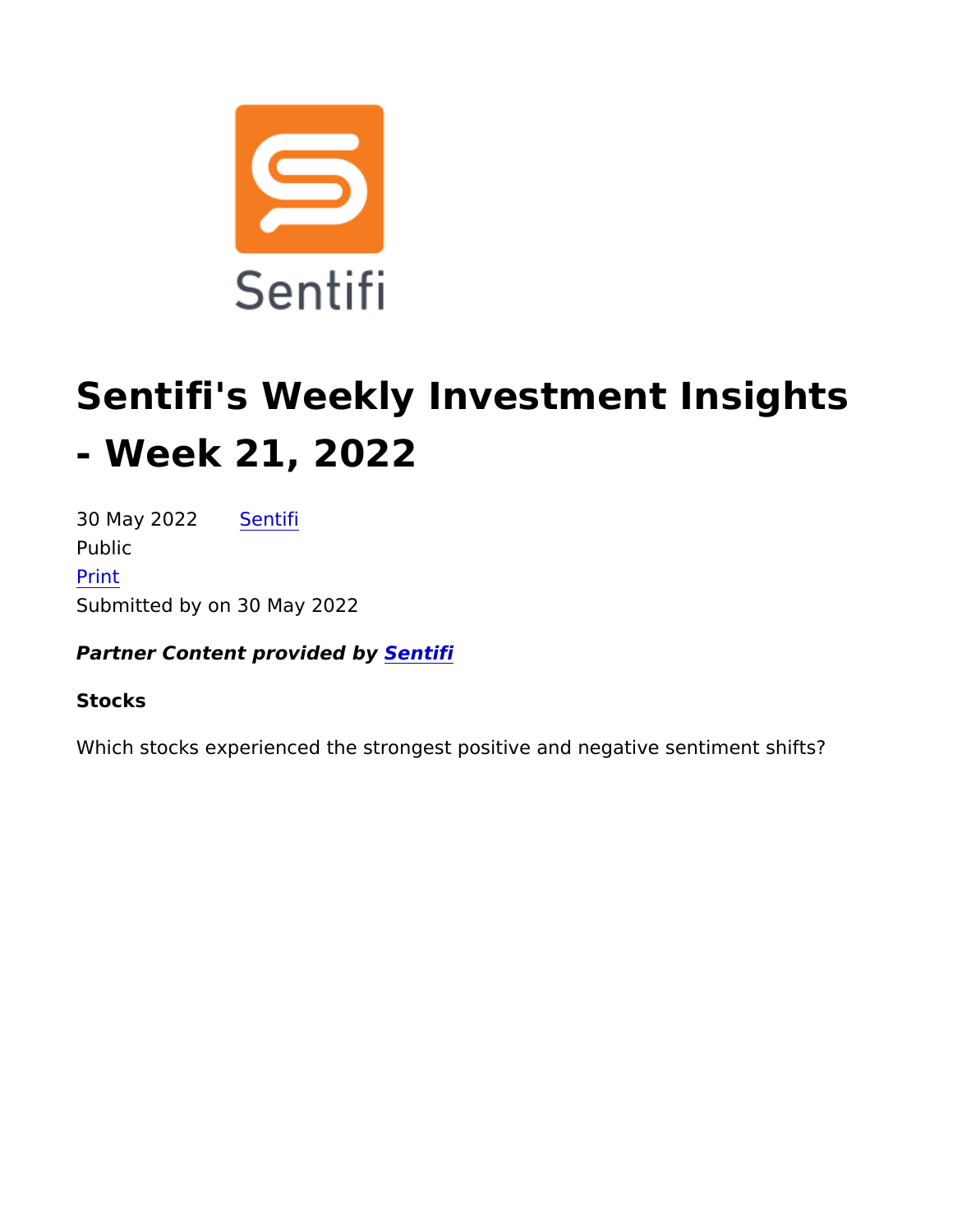| S&P 500                          |                           |  |                              |                            |
|----------------------------------|---------------------------|--|------------------------------|----------------------------|
| COMPANY                          | SENTIMENT SCORE<br>CHANGE |  | COMPANY                      | SENTIMENT SCORE<br>CHANGE  |
| <b>M&amp;T Bank Corp</b>         | $+73$ pts                 |  | Abbott Laboratories          | $-95$ pts                  |
| U.S. Bancorp                     | $+50$ pts                 |  | Republic Services Inc.       | $-92$ pts                  |
| Philip Morris International Inc. | $+50$ pts                 |  | Dentsply Sirona Inc          | $-47$ pts                  |
|                                  |                           |  |                              |                            |
| STOXX Europe 600                 |                           |  |                              |                            |
| COMPANY                          | SENTIMENT SCORE<br>CHANGE |  | COMPANY                      | SENTIMENT SCORE<br>CHANGE. |
| Eurazeo SE                       | $+59$ pts                 |  | Siemens AG                   | $-102$ pts                 |
| Holcim Ltd                       | $+47$ pts                 |  | Marks & Spencer Group PLC    | $-71$ pts                  |
| Nexi SpA                         | $+46$ pts                 |  | Siemens Energy AG            | $-52$ pts                  |
|                                  |                           |  |                              |                            |
|                                  |                           |  | STOXX APAC 600               |                            |
| COMPANY                          | SENTIMENT SCORE<br>CHANGE |  | COMPANY                      | SENTIMENT SCORE<br>CHANGE  |
| CK Hutchison Holdings Ltd        | $+84$ pts                 |  | SoftBank Corp                | $-65$ pts                  |
| Genscript Biotech Corp           | $+76$ pts                 |  | TPG Telecom Ltd              | $-29$ pts                  |
| <b>JGC Holdings Corp</b>         | $+59$ pts                 |  | Singapore Press Holdings Ltd | $-27$ pts                  |

## **ESG Performance**

Which stocks were reported as top ESG performers?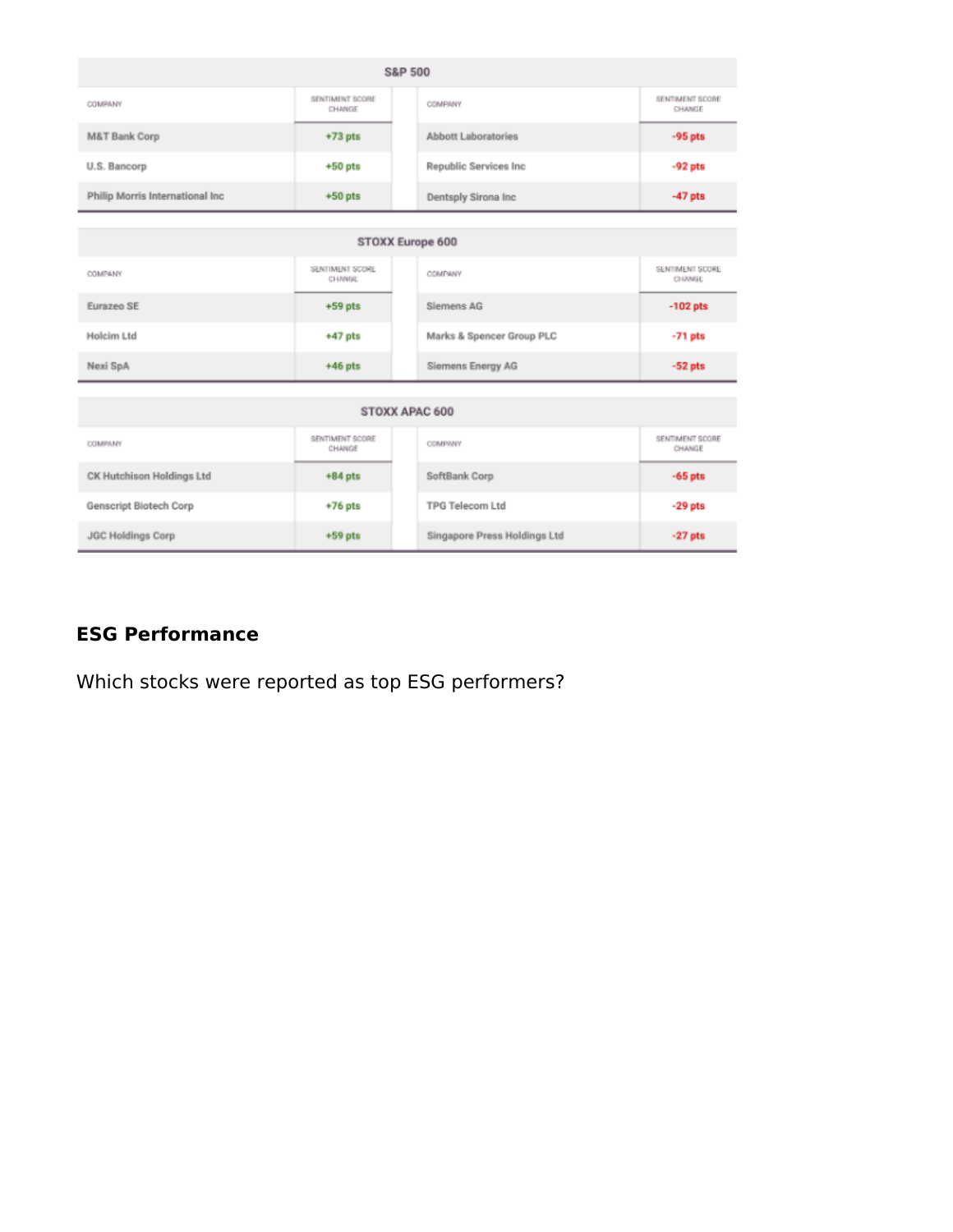| <b>S&amp;P 500</b>         |           |                       |  |
|----------------------------|-----------|-----------------------|--|
| COMPANY                    | ESG SCORE | ESG SCORE CHANGE (1M) |  |
| Clorox Co                  | 67        | 39 pts                |  |
| <b>Fifth Third Bancorp</b> | 64        | 55 pts                |  |
| Comcast Corp               | 63        | 37 pts                |  |
| Aflac Inc                  | 61        | 43 pts                |  |
| CMS Energy Corp            | 54        | 20 pts                |  |

| STOXX Europe 600      |           |                       |  |
|-----------------------|-----------|-----------------------|--|
| COMPANY               | ESG SCORE | ESG SCORE CHANGE (1M) |  |
| Schneider Electric SE | 45        | $-7$ pts              |  |
| EMS-Chemie Holding AG | 41        | $-9$ pts              |  |
| Wienerberger AG       | 37        | $-8$ pts              |  |
| Wolters Kluwer NV     | 33        | 4 pts                 |  |
| Solvay SA             | 32        | 22 pts                |  |

| STOXX APAC 600    |           |                       |  |
|-------------------|-----------|-----------------------|--|
| COMPANY           | ESG SCORE | ESG SCORE CHANGE (1M) |  |
| Suzuki Motor Corp | 65        | $-13$ pts             |  |
| AEON Co Ltd       | 64        | $-14$ pts             |  |
| Mitsui & Co Ltd   | 52        | 6 pts                 |  |
| NTT Data Corp     | 46        | 28 pts                |  |
| Advantest Corp    | 41        | 38 pts                |  |

# **Currencies**

## Which currencies were sentiment leaders?

| CURRENCY                | SENTIMENT SCORE | ATTENTION BUZZ |
|-------------------------|-----------------|----------------|
| Croatian Kuna (HRK)     | 62              | 417%           |
| Indonesian Rupiah (IDR) | 52              | 70%            |
| Brazilian Real (BRL)    | 49              | $-27%$         |
| Swiss Franc (CHF)       | 19              | 26%            |
| South Korean Won (KRW)  | 18              | $-24%$         |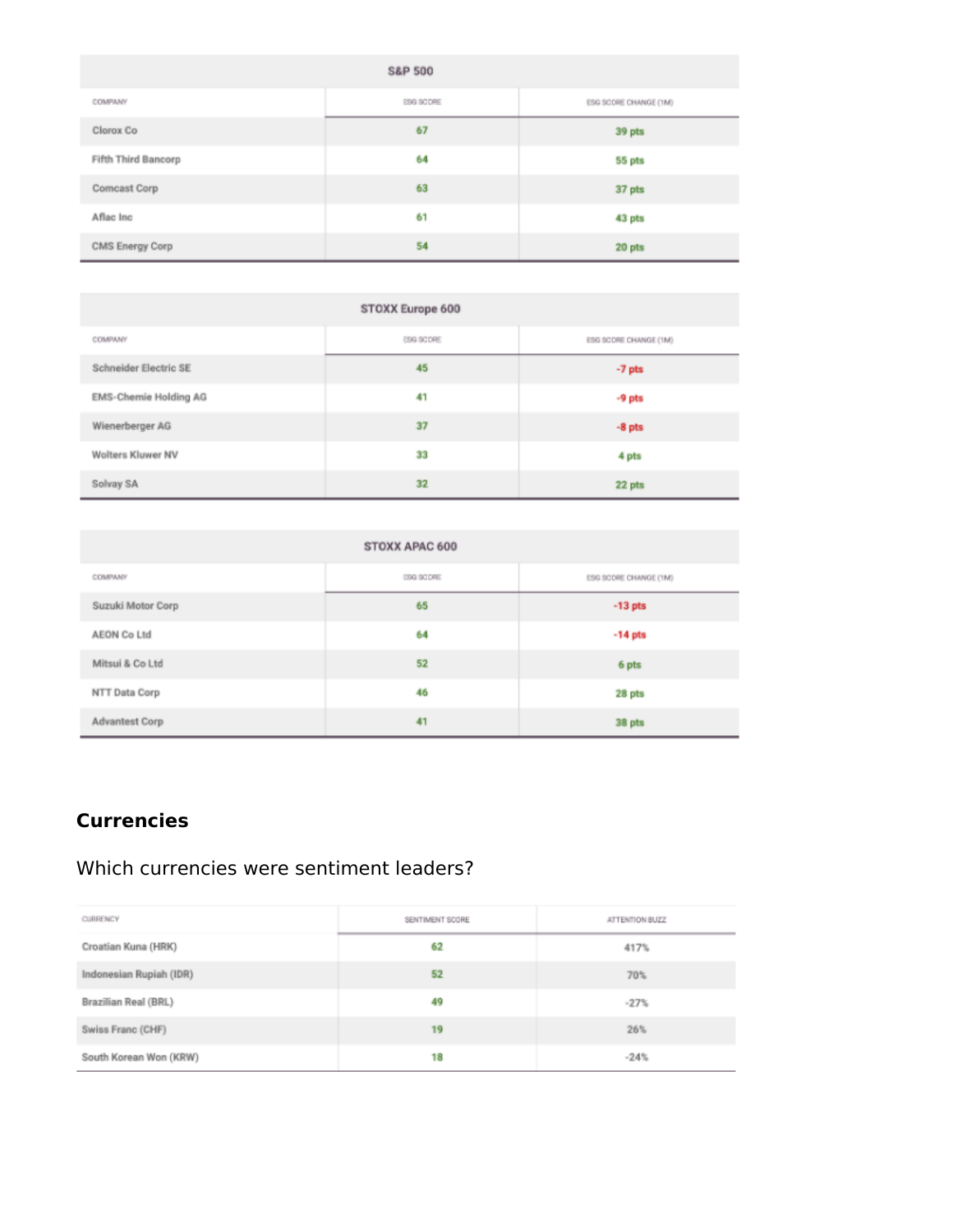# **Cryptocurrencies**

#### Which cryptocurrencies were sentiment leaders?

| <b>CRYPTOCURRENCY</b> | SENTIMENT SCORE | ATTENTION BUZZ |
|-----------------------|-----------------|----------------|
| Filecoin (FIL)        | 91              | 498%           |
| Helium (HNT)          | 53              | 51%            |
| Harmony (ONE)         | 49              | 12%            |
| Cardano (ADA)         | 37              | 13%            |
| THORChain (RUNE)      | 34              | $-9%$          |

#### **Commodities**

## Which commodities were sentiment leaders?

| COMMODITY | SENTIMENT SCORE | ATTENTION BUZZ |
|-----------|-----------------|----------------|
| Rice      | 51              | 79%            |
| Lead      | 48              | 56%            |
| Cocoa     | 35              | 47%            |
| Diamond   | 32              | 8%             |
| Corn      | 30              | 40%            |

## **Events**

## What were the top events discussed in social media, news and blogs and which companies were highlighted in the context of these events?

| <b>EVENT</b>      | ATTENTION BUZZ | TOP RELATED COMPANY  |
|-------------------|----------------|----------------------|
| Sugar Export      | 1,775%         | <b>BUA Foods PLC</b> |
| Kenya Bailout     | 1,671%         | Kenya Airways Ltd    |
| Natural Gas Price | 697%           | Shell PLC            |
| Sanctions         | 371%           | Gazprom PJSC         |
| Copper Demand     | 312%           | Aurubis AG           |

## **Investment Themes**